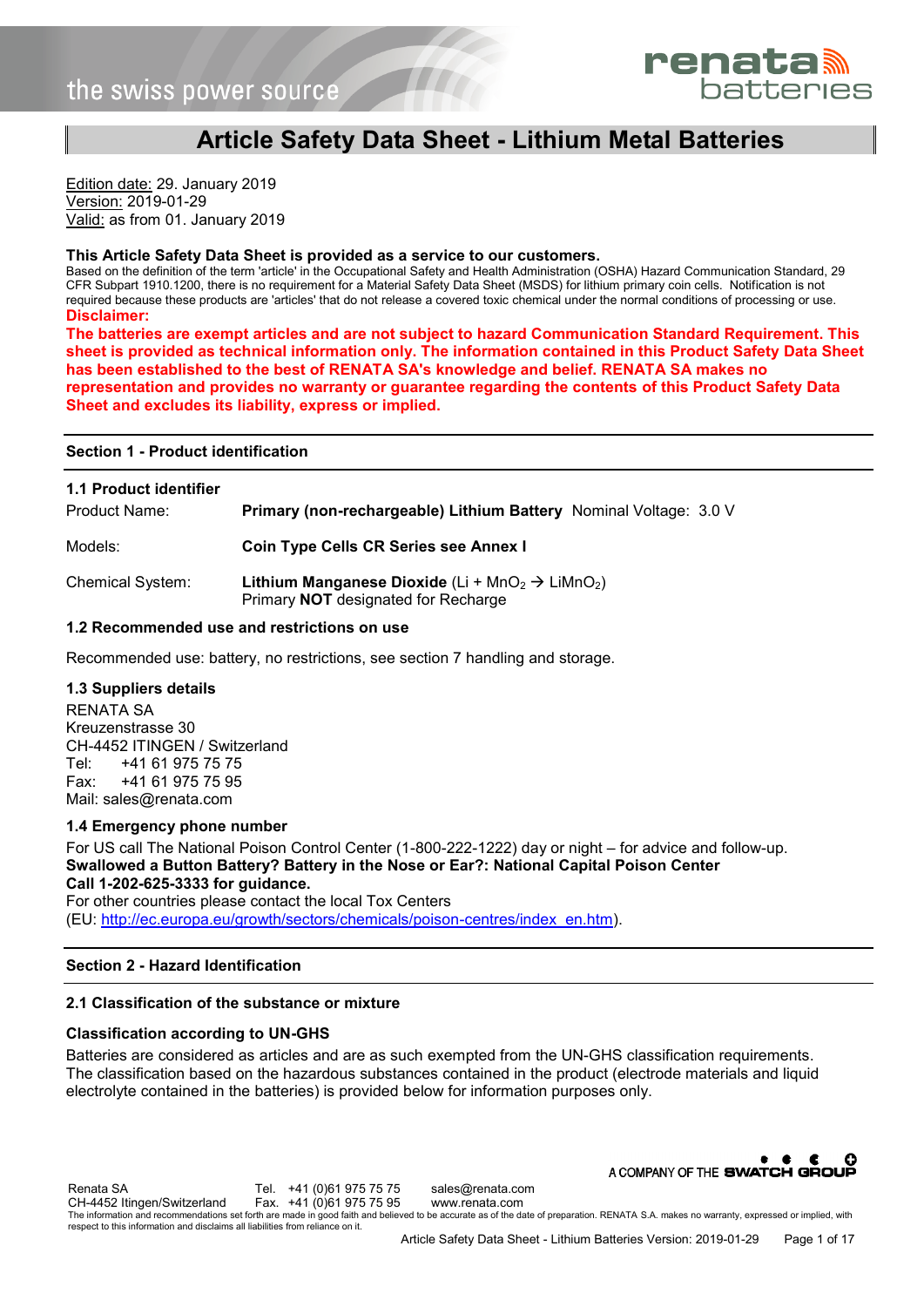



Eye Dam. 1 H318: Causes serious eye damage<br>Skin Irrit. 2 H315: Causes skin irritation H315: Causes skin irritation Acute Tox. 4 H302: Harmful if swallowed Acute Tox. 4 H332: Harmful if inhaled<br>STOT RE 2 H373: May cause damage H373: May cause damage to organs (Brain) through prolonged or repeated exposure (Inhalation) Repr. 1B H360 FD: May damage fertility. May damage the unborn child. Water-react. 1 H260: In contact with water releases flammable gases which may ignite spontaneously

## **2.2 GHS Label elements, including precautionary statements**

The UN GHS labeling information is not provided in this section as batteries are articles and therefore are exempted from the UN GHS labeling requirements. Other labeling requirements apply for batteries according to EU Directive 2006/66/EC.

Nevertheless the following warning must be observed:

Keep out of reach of children.

## **2.3 Other hazards which do not result in classification**

The chemicals mentioned in Section 3 are contained in a sealed can.

Risk of exposure occurs only if the battery is mechanically or electrically abused or if it is ingested (see Safety precautions in Section VII). Swallowing of a battery can lead to chemical burns, perforation of soft tissues and death. Severe burns can occur within 2 hours of ingestion. In case of ingestion, seek medical attention immediately.

## **Section 3 - Composition / Information on Ingredients**

## **3.1 Substances**

Not applicable

## **3.2 Mixtures**

IMPORTANT NOTE: The battery should not be opened or exposed to heat because exposure of the following ingredients contained within could be harmful under some circumstances.

Hazardous substances contained in the product according to UN-GHS:

| <b>Chemical Name</b>                      | <b>CAS No.</b> | Content % of<br>total weight | <b>Hazard class and</b><br>category                    | <b>Hazard statement</b>                  |
|-------------------------------------------|----------------|------------------------------|--------------------------------------------------------|------------------------------------------|
| Manganese Dioxide (MnO <sub>2</sub> )     | 1313-13-9      | $12 - 50$                    | Acute Tox. 4, Acute Tox.<br>4, STOT RE 2               | H302, H332, H373<br>(Brain) (Inhalation) |
| Lithium*                                  | 7439-93-2      | $1.1 - 3.3$                  | Water-react. 1<br>Skin Corr. 1B                        | H260,<br>H314                            |
| Propylene Carbonate (PC)                  | 108-32-7       | $2 - 9$                      | Eye Irrit. 2                                           | H <sub>3</sub> 19                        |
| 1,2 dimethoxy ethane (DME)**              | $110 - 71 - 4$ | $1 - 3.5$                    | Flam Liq. 2, Acute Tox.<br>4, Repr. 1B                 | H225, H332,<br><b>H360FD</b>             |
| Lithium Perchlorate (LiClO <sub>4</sub> ) | 7791-03-9      | $0.2 - 0.8$                  | Ox. Sol. 2, Skin. Irrit. 2,<br>Eye Irrit. 2, STOT SE 3 | H272, H315,<br>H319, H335                |

\* Approximate weight content of lithium in each model can be found in Annex I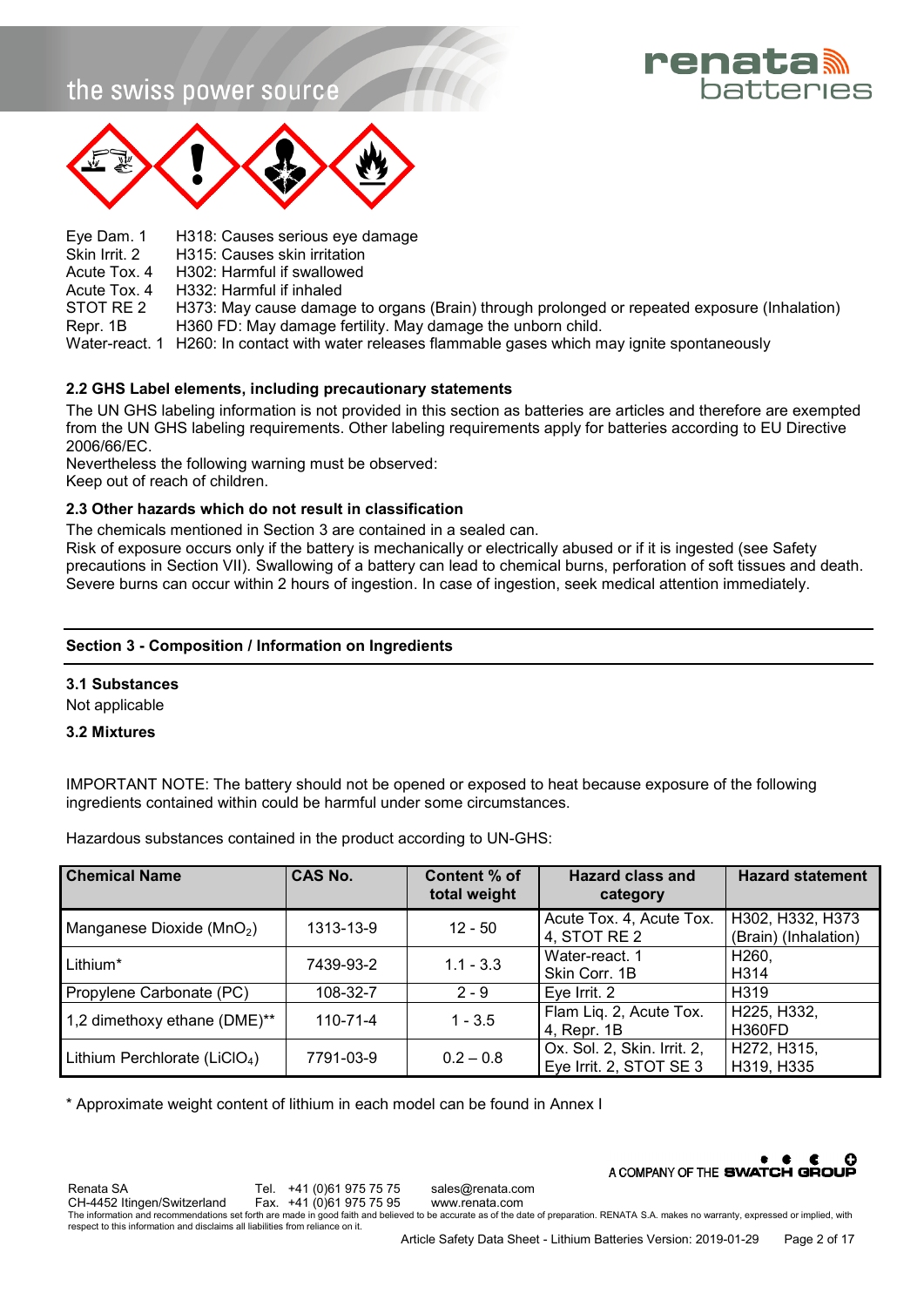

\*\* DME (CAS 110-71-4) is listed in the European candidate list as a SVHC (Reason for inclusion: Toxic for reproduction - REACH Regulation 1907/2006/EC, Article 57c)

## **Section 4 - First Aid Measures**

**None** unless internal material exposure.

## **4.1 Description of necessary first aid measures**

Skin contact:

Skin contact with contents of an opened battery causes irritation, flush immediately with copious amounts of water. Remove contaminated clothing. If irritation persists, get medical help.

Eye contact:

Contents of an opened battery causes serious eye damage, flush immediately thoroughly with copious amounts of water for at least 15 minutes. Get medical attention immediately.

Ingestion:

Seek medical attention immediately.

Inhalation:

Do not inhale leaked material. Provide immediately fresh air, if irritation persists, get medical help.

## **4.2 Most important symptoms / effects, acute and delayed**

The chemicals mentioned in Section 3 are contained in a sealed can.

Risk of exposure occurs only if the battery is mechanically or electrically abused or if it is ingested (see Safety precautions in Section VII). Swallowing of a battery can lead to chemical burns, perforation of soft tissues and death. Severe burns can occur within 2 hours of ingestion. In case of ingestion, seek medical attention immediately. See 1.4 Emergency phone number.

In case of exposure to inner component/material of the battery:

Harmful if swallowed (Manganese Dioxide)

Harmful if inhaled (Manganese Dioxide, DME)

May cause damage to organs (Brain) through prolonged or repeated exposure (Inhalation) (Manganese Dioxide) May damage fertility. May damage the unborn child. (DME)

## **4.3 Indication of immediate medical attention and special treatment needed**

No further information available.

## **Section 5 - Fire Fighting Measures**

## **5.1 Suitable extinguishing media**

In case of fire in an adjacent area, use water. Use  $CO<sub>2</sub>$  or dry chemical extinguishers if cells are packed in their original containers since the fuel of the fire is basically paper products. For bulk quantities of unpackaged cells use for example LITH-X (Graphite Base). In this case, do not use water.

In a small room, remember that the supply of oxygen is quickly consumed in feeding a lithium fire.

## **5.2 Specific hazards arising from the chemicals**

When exposed to heat, the battery may rupture and release hazardous substances. Burning lithium manganese dioxide batteries produce toxic and corrosive lithium hydroxide fumes. Lithium metal reacts with water and forms flammable hydrogen gas.

## **5.3 Special protective actions for fire-fighters**

Wear self-contained breathing apparatus to avoid inhalation of hazardous decomposition products. Wear protective clothing and equipment.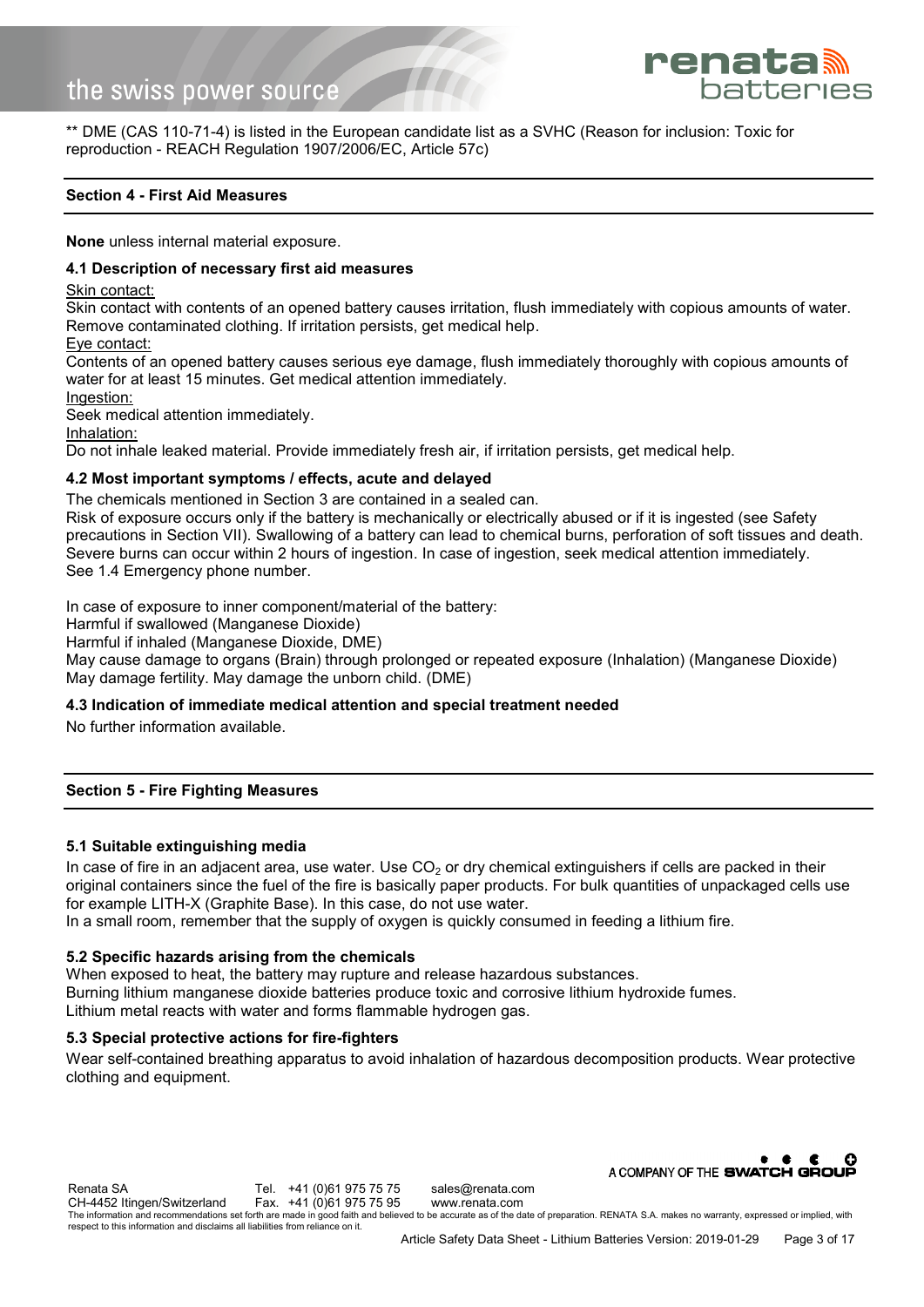

#### **Section 6 - Accidental Release Measures**

## **6.1 Personal precautions, protective equipment and emergency procedures**

Steps to be taken in case material is released or spilled:

The preferred response is to leave the area and allow the batteries to cool and the vapours to dissipate. Avoid skin and eye contact or inhalation of vapours.

#### **6.2 Environmental precautions**

Do not allow product to reach sewage system or any water course. In the event of spill or accidental release, notify relevant authorities in accordance with all applicable regulations.

## **6.3 Methods and material for containment and cleaning up**

In the event of spill or accidental release, collect all released material in a plastic lined metal container and remove spilled liquid with absorbent. Doing this, protect your skin and eyes with chemical resistant protective gloves (EN374) and tightly sealed protective googles (EN166). Avoid direct contact with internal components.

## **Section 7 - Handling and Storage**

## **When used correctly, lithium batteries provide a safe and dependable source of power. However, if they are misused or abused, leakage, venting, or in extreme cases explosion and/or fire may result.**

## **7.1 Precautions for safe handling**

- Do not insert batteries in reverse. Observe the polarity markings on battery and equipment
- Do not short-circuit batteries
- Do not charge batteries
- Do not force discharge batteries
- Do not mix batteries
- Do not overheat batteries by exposure to high temperatures and direct sunlight.
- Do not weld or solder directly to batteries
- Do not dismantle batteries
- Do not deform batteries
- Do not dispose of batteries in fire
- A battery with a damaged container should not be exposed to water
- Do not allow children to replace batteries without adult supervision
- Keep batteries out of the reach of children. In case of ingestion of a cell or battery, the person involved should seek medical assistance promptly.
- Equipment intended for use by children should have battery compartments which are tamper-proof
- Do not encapsulate and/or modify batteries
- Exhausted batteries should be immediately removed from equipment and disposed of (see section 13)
- When discarding batteries with solder tags, insulate the tags by wrapping them with tape, foil, etc.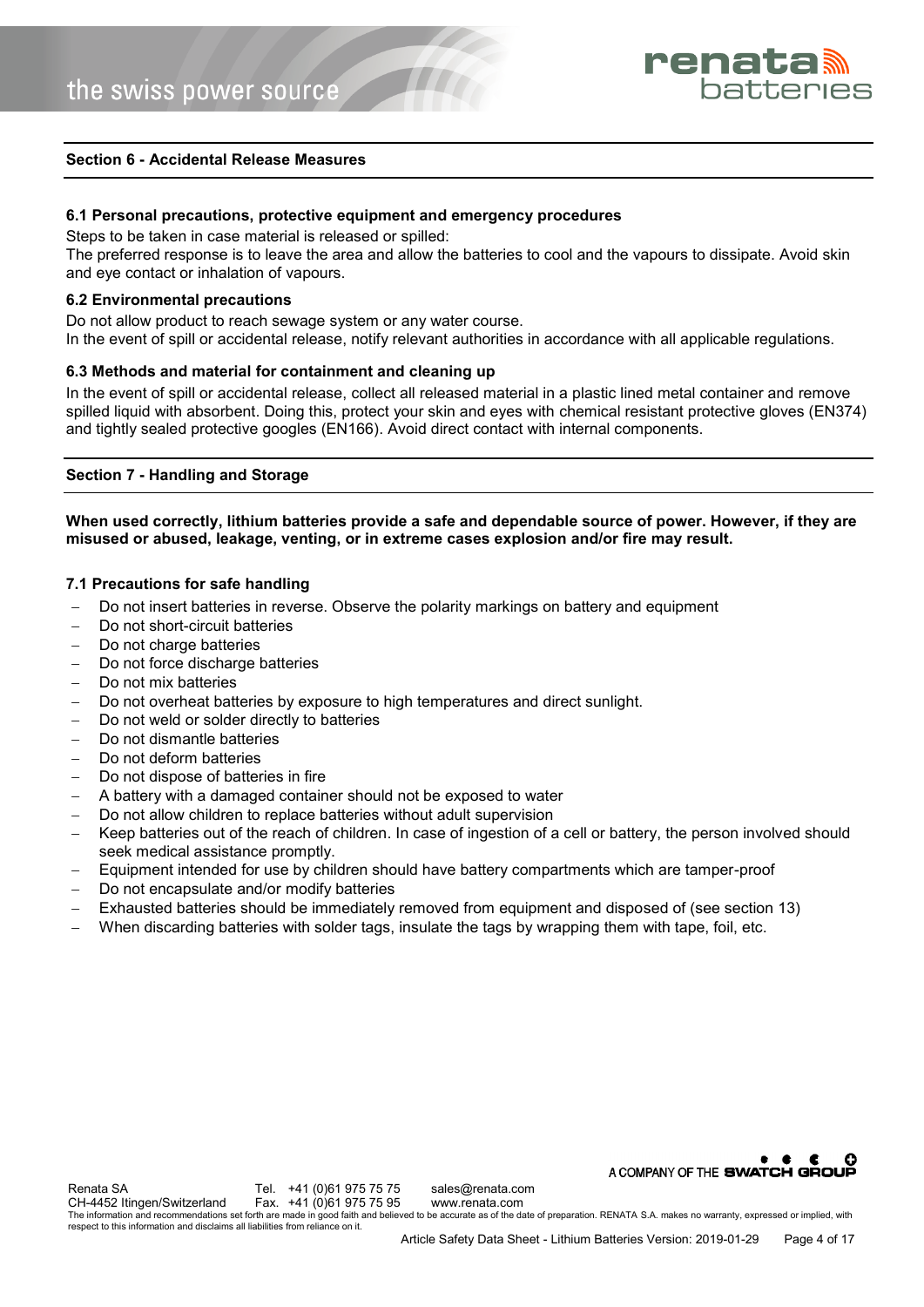

## **7.2 Conditions for safe storage, including any incompatibilities**

- Store unused batteries in their original packaging and keep them away from metal objects which may shortcircuit them. Storing unpackaged cells together could result in cell shorting and heat build-up.
- Store and display batteries in their original packaging in well ventilated, dry and cool conditions.
- Avoid storing or display batteries in direct sun or in places where they get exposed to rain.
- The normal storage of lithium coin cells is made at temperature between +10°C and +25°C, never exceeding +30°C (also according to IEC 60086-4). In this way the maximum shelf-life (i.e. max. retention of cell performances after storage periods) of lithium coin cells is achieved. Storage temperatures above room temperature will increase the rate of self-discharge, reducing the available capacity of the cell. Humidity above 95% R.H. and below 40% R.H. should also be avoided for sustained periods, as these extremes are detrimental to batteries. Storing the cells at low temperature is also suggested, but attention must be paid when transferring the cells to warmer environments, because of the possibility of having water condensing on to the cells (risk of short-circuits).
- Do not stack battery cartons on top of each other exceeding a specified height. The height is clearly dependent on the strength of the packaging. As for general rule this height should not exceed 1.5 m for cardboard packages or 3 m for wooden cases. The above recommendations are equally valid for storage conditions during prolonged transit. Thus, batteries should be stored away from ship engines and not left for long periods in unventilated metal box cars (containers) during summer.

## **Section 8 - Exposure Controls / Personal Protection**

## **8.1 Control parameters**

Occupational exposure limits are observed as long as the battery remains intact.

## **8.2 Appropriate engineering controls**

Ventilation is not necessary under conditions of normal use. Avoid contact with water.

#### **8.3 Individual protection measures, such as personal protective equipment (PPE)**

In case of exposure to inner component/material (i.e. when handling damaged batteries), protect your skin and eyes with chemical resistant protective gloves (EN374) and tightly sealed protective googles (EN166).

| Respiratory protection (specify type):  | Not necessary under conditions of normal use. |
|-----------------------------------------|-----------------------------------------------|
| Ventilation:                            | Not necessary under conditions of normal use. |
| Protective gloves:                      | Not necessary under conditions of normal use. |
| Eye protection:                         | Not necessary under conditions of normal use. |
| Other protective clothing or equipment: | Not necessary under conditions of normal use. |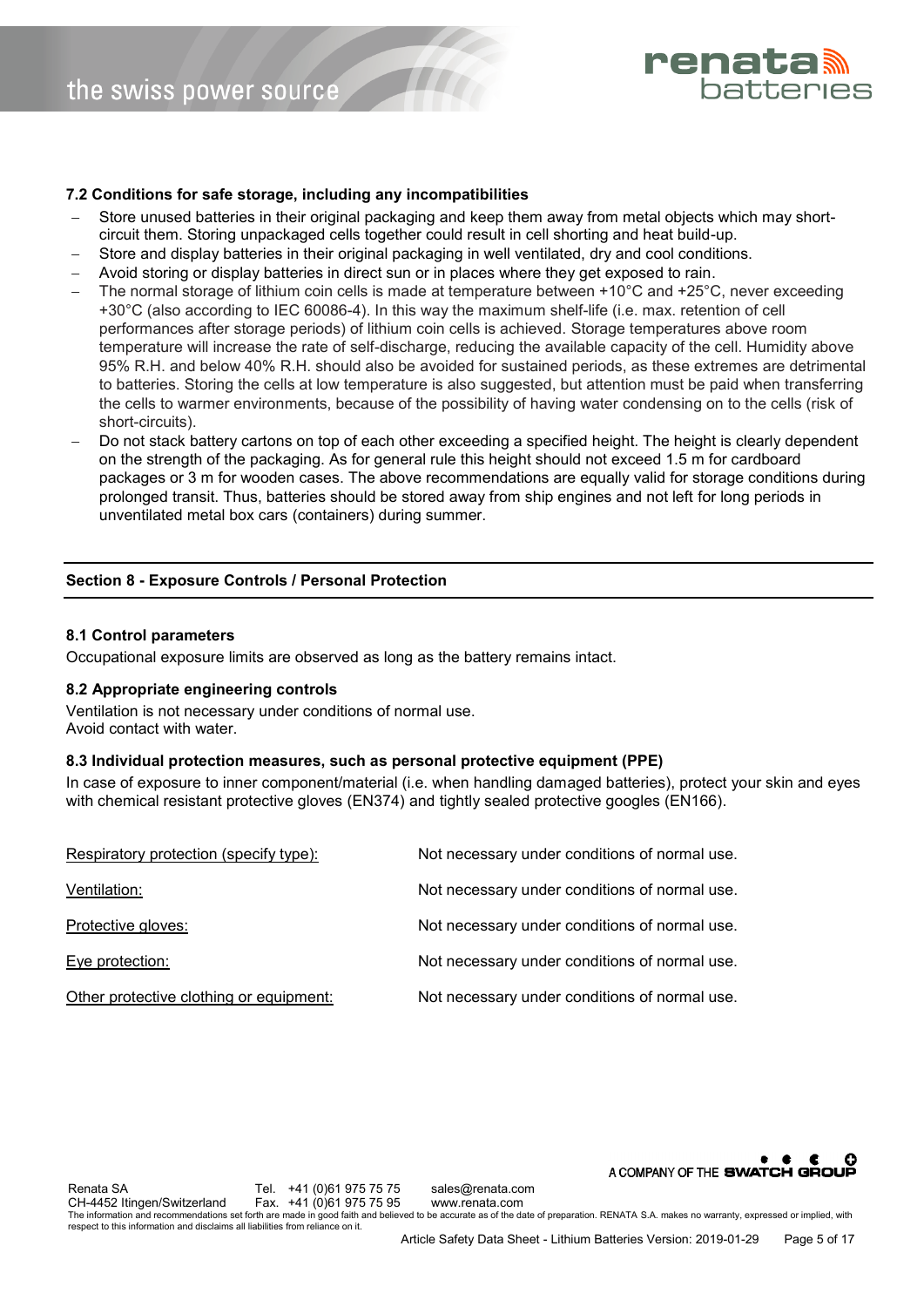

## **Section 9 - Physical and Chemical Properties**

#### **9.1 Basic physical and chemical properties**

| <b>Physical state:</b>              | Solid                                                                         |  |
|-------------------------------------|-------------------------------------------------------------------------------|--|
| Colour:                             | according to product specifications                                           |  |
| Odour:                              | Not applicable                                                                |  |
| Melting point / Freezing point:     | Not applicable                                                                |  |
| <b>Boiling point/Boiling range:</b> | Not applicable                                                                |  |
| <b>Flammability:</b>                | Not determined                                                                |  |
| Lower and upper explosion limits /  |                                                                               |  |
| <b>Flammability limit:</b>          | Not determined                                                                |  |
| Flash point:                        | Flash point of electrolyte solvents (°C): DME: -6°C, PC: 123°C, Mixture: 20°C |  |
| Auto-ignition temperature:          | Not applicable                                                                |  |
| <b>Decomposition temperature:</b>   | No decomposition under normal conditions of use                               |  |
| pH:                                 | Not applicable                                                                |  |
| Kinematic viscosity:                | Not applicable                                                                |  |
| Solubility:                         | Not applicable                                                                |  |
| <b>Partition coefficient</b>        |                                                                               |  |
| (n-octanol/water) log value:        | Not applicable                                                                |  |
| Vapour pressure:                    | Not applicable                                                                |  |
| Density or relative density:        | Not applicable                                                                |  |
| <b>Relative vapour density:</b>     | Not applicable                                                                |  |
| <b>Particle characteristics:</b>    | Not applicable                                                                |  |

## **Section 10 - Stability and Reactivity**

Lithium batteries are contained in a stable steel container and are sealed to avoid any chemical release under conditions of normal use.

## **10.1 Reactivity**  No reactions if article is used according to specifications. **10.2 Chemical stability**  No decomposition if article is used according to specifications. **10.3 Possibility of hazardous reactions**  No dangerous reactions if article is used according to specifications. **10.4 Conditions to avoid**  See section 7 **10.5 Incompatible materials**  See section 7 **10.6 Hazardous decomposition products**  No further information available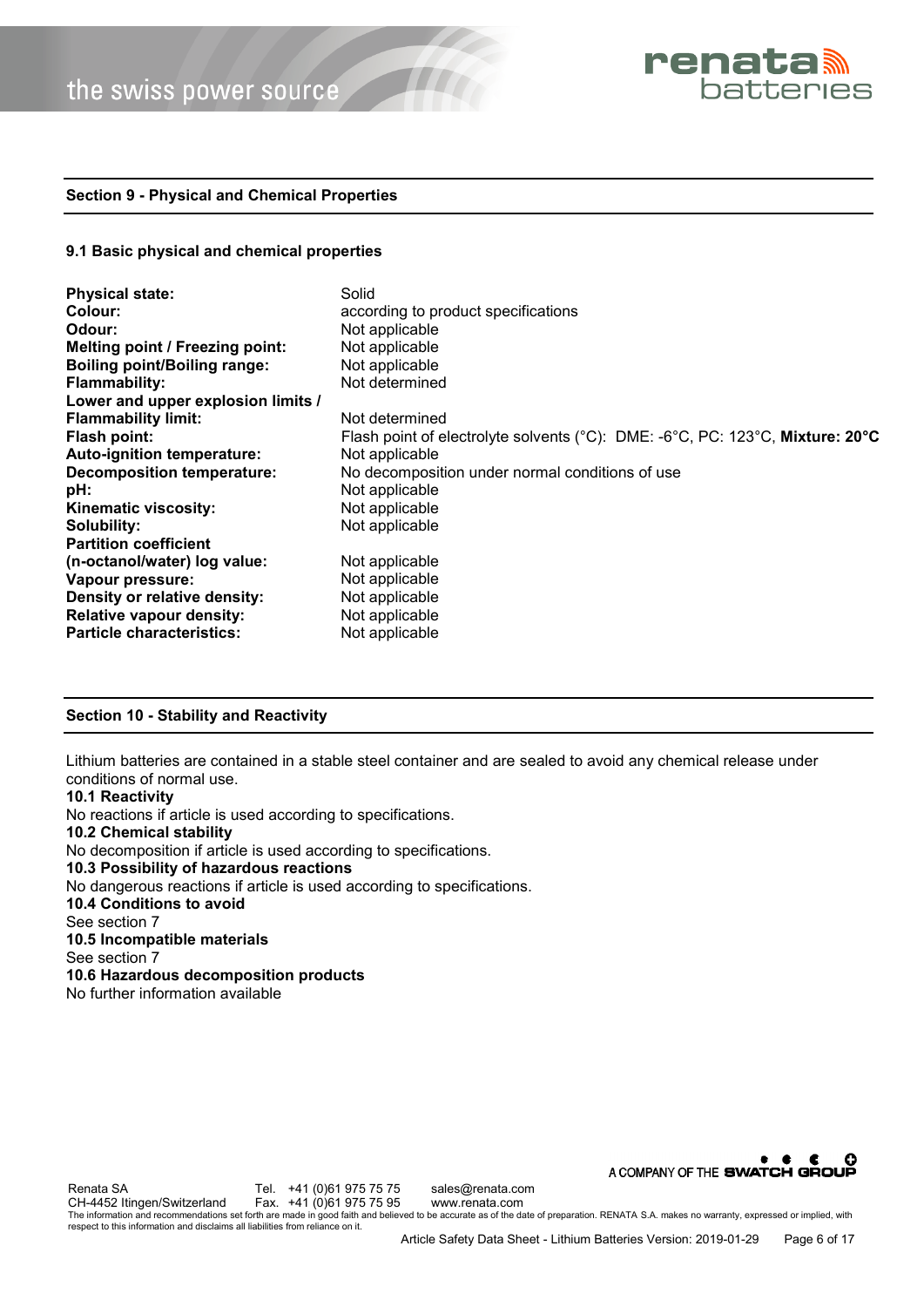

## **Section 11 - Toxicological Information**

## **11.1 Information on toxicological effects**

The chemicals mentioned in Section 3 are contained in a sealed can. Risk of exposure occurs only if the battery is mechanically or electrically abused or if it is ingested (see safety precautions in section 7).

Classification based on the hazardous substances contained in the product (electrode materials and electrolyte solution contained in the batteries):

## **Acute toxicity**

Harmful if swallowed (Manganese Dioxide) Harmful if inhaled (Manganese Dioxide, DME)

#### **Skin corrosion/irritation**

Causes skin irritation (Lithium)

## **Serious eye damage/irritation**

Causes serious eye damage (Lithium)

#### **Respiratory or skin sensitization**

Based on classification of ingredients, the classification criteria are not met.

## **Germ cell mutagenicity**

Based on classification of ingredients, the classification criteria are not met.

#### **Carcinogenicity**

Based on classification of ingredients, the classification criteria are not met.

## **Reproductive toxicity**

May damage fertility. May damage the unborn child. (DME)

## **STOT-single exposure**

Based on classification of ingredients, the classification criteria are not met.

#### **STOT-repeated exposure**

May cause damage to organs (Brain) through prolonged or repeated exposure (Inhalation) (Manganese Dioxide)

#### **Aspiration hazard**

Based on classification of ingredients, the classification criteria are not met.

## **11.2 Information on the likely routes of exposure**

The chemicals mentioned in Section 3 are contained in a sealed can. Risk of exposure occurs only if the battery is mechanically or electrically abused or if it is ingested (exposure via ingestion, skin or eye contact or inhalation). The most likely risk is acute exposure when a cell vents.

## **11.3 Symptoms related to the physical, chemical and toxicological characteristics**

No further information available.

## **11.4 Delayed and immediate effects and also chronic effects from short and long term exposure**

The chemicals mentioned in Section 3 are contained in a sealed can.

Risk of exposure occurs only if the battery is mechanically or electrically abused or if it is ingested (see Safety precautions in Section VII). Swallowing of a battery can lead to chemical burns, perforation of soft tissues and death. Severe burns can occur within 2 hours of ingestion. In case of ingestion, seek medical attention immediately.

## **11.5 Numerical measures of toxicity**

No further information available.

# **11.6 Interactive effects**

No further information available.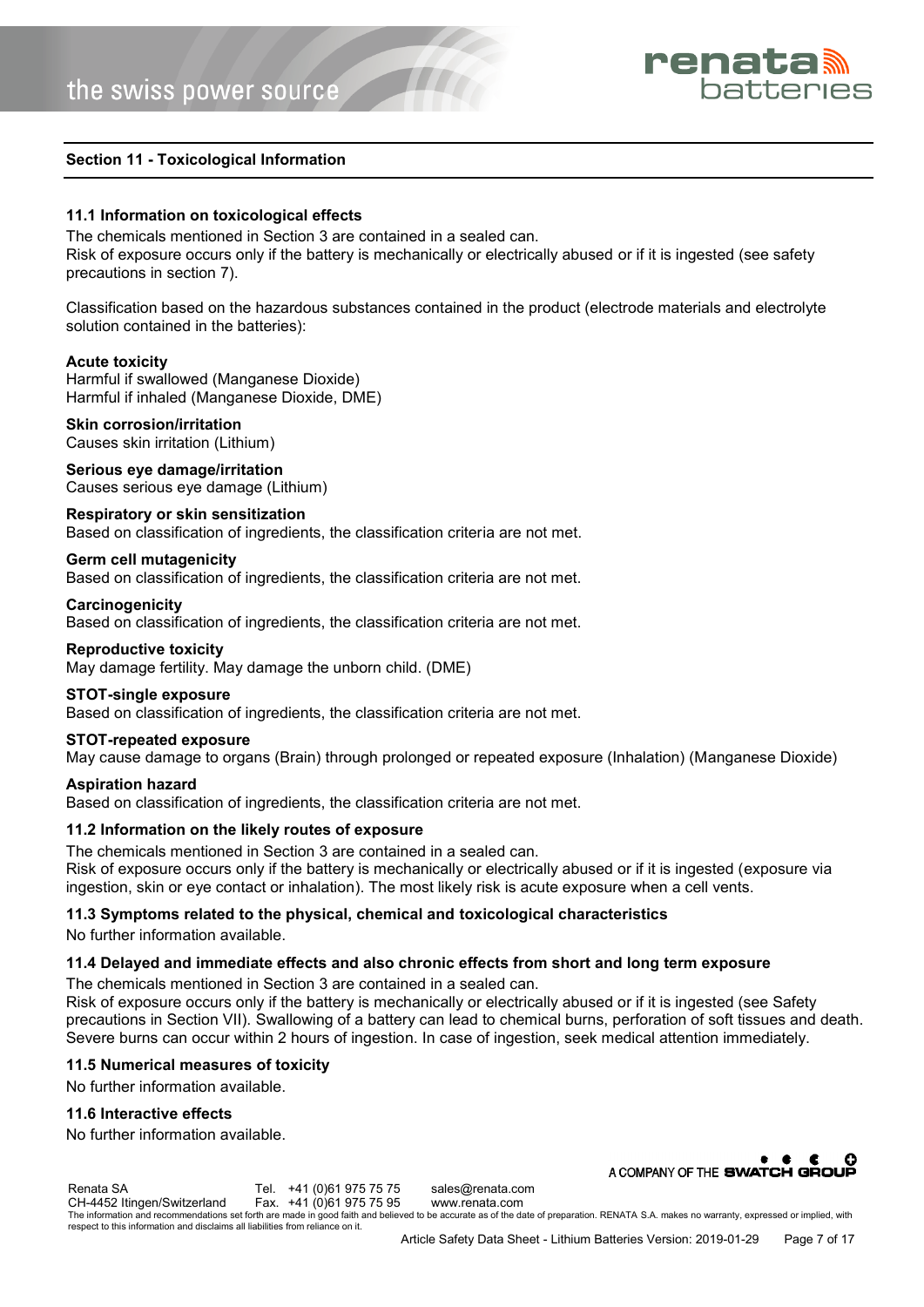

## **Section 12 - Ecological Information**

The chemicals mentioned in Section 3 are contained in a sealed battery can. Under conditions of normal use, the chemicals will not be released.

#### **12.1 Toxicity**

Aquatic toxicity: Based on classification of ingredients, the classification criteria are not met.

#### **12.2 Persistence and degradability**

Not biodegradable.

#### **12.3 Bioaccumulative potential**

No further information available.

## **12.4 Mobility in soil**

No further information available.

#### **12.5 Other adverse effects**

No further information available.

## **Section 13 - Disposal Considerations**

#### **13.1 Disposal methods**

a) **Be sure to comply with your federal, state and local regulation disposal of used batteries.**

Dispose in accordance with appropriate national and international regulations, below some references**.** European Community: according to Directive 2012/19/EU on Waste Electrical and Electronic Equipment (WEEE), Annex VII, batteries have to be removed from any separately collected WEEE. The removed batteries have to be treated according to the Battery directive 2006/66/EC European Waste Catalogue: 16 06 05 other batteries and accumulators

- US: Lithium batteries are neither specifically listed nor exempted from the Federal Environmental Protection Agency (US EPA) hazardous waste regulations. The only material of possible concern due to its reactivity is lithium metal. However, button cells contain so little lithium that they can be disposed of in the normal municipal waste stream. **Use a professional disposal firm for disposal of mass quantities of undischarged lithium batteries**.
- b) Open cells should be treated as hazardous waste

DO NOT INCINERATE or subject battery cells to temperatures in excess of 212°F (100°C). Such treatment can cause cell rupture.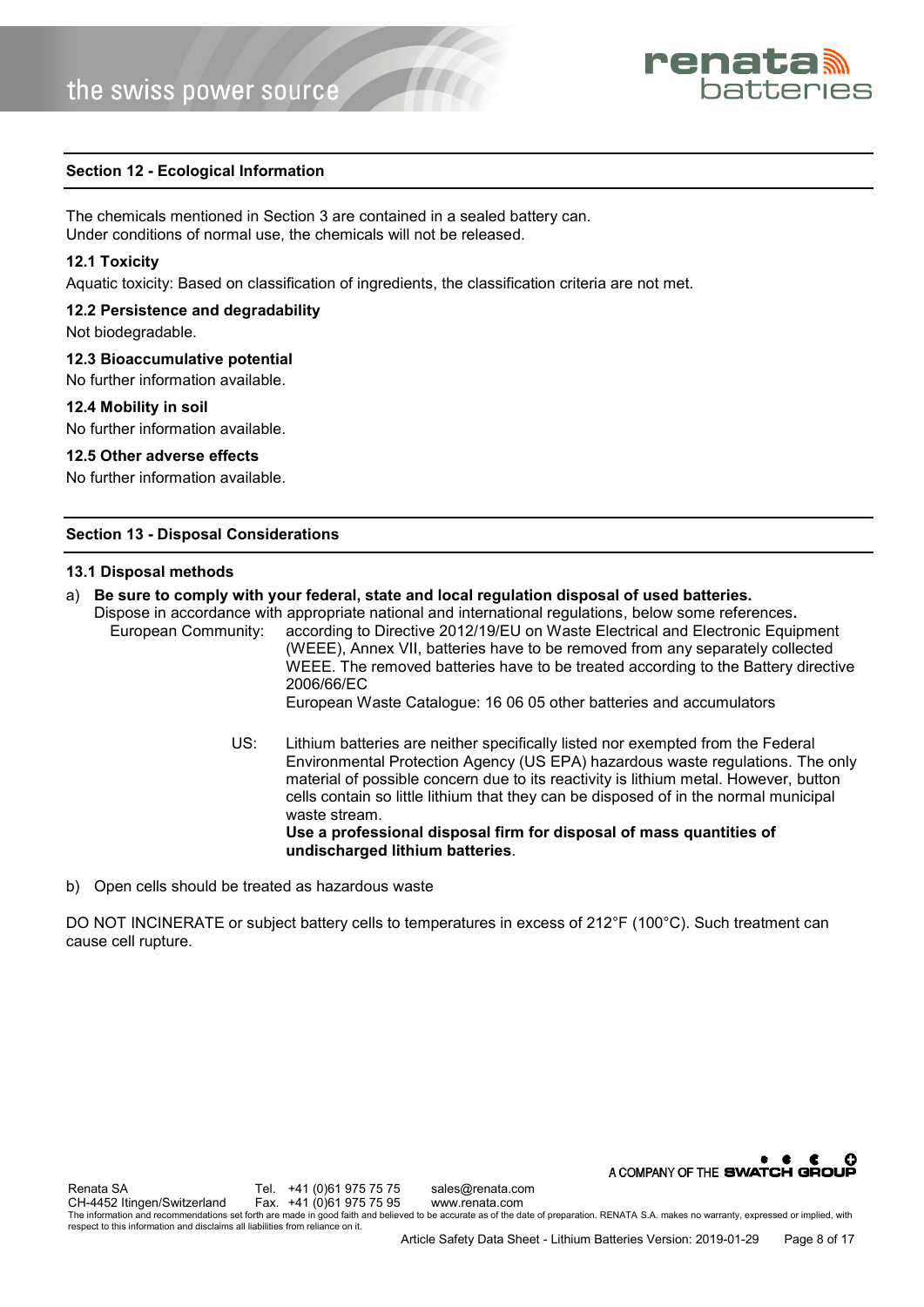

## **Section 14 - Transportation Information**

Lithium metal batteries are classified as Class 9 Dangerous Goods in the United Nations Recommendation. In case of transport, compliance with all the relevant UN regulations is required. Our battery and its shipping package complies with the requirement of UN Manual of Test and Criteria, (see below section 2.).

## **Provisions for the international transportation (pursuant to ICAO-TI/IATA-DGR, IMDG Code, ADR, RID, DOT):**

| UN-No.                       | <b>UN 3090</b>          |
|------------------------------|-------------------------|
| <b>Proper Shipping Name:</b> | Lithium metal batteries |

Lithium metal cells and batteries are subject to the following transport rules:

| <b>Method</b>               | <b>Technical Guidelines</b>                                                                     | <b>Packing Instructions and Special Provisions</b>                                                                                                                                                                                                                                                                                                      |
|-----------------------------|-------------------------------------------------------------------------------------------------|---------------------------------------------------------------------------------------------------------------------------------------------------------------------------------------------------------------------------------------------------------------------------------------------------------------------------------------------------------|
| Air                         | ICAO TI 2019-2020 related to:<br><b>IATA Dangerous Goods Regulations 2019</b><br>(60th Edition) | <b>Packing Instruction 968, Section II</b><br>Only applies for shipments, were the total net weight of<br>the batteries does not exceed 2.5 kg and the shipment<br>does not exceed one package (handling unit)<br><b>Packing Instruction 968, Section IB</b><br>applies for shipments, were the total net weight of the<br>batteries does exceed 2.5 kg |
| <b>Road and Rail Europe</b> | <b>ADR / RID 2019</b>                                                                           | <b>Special Provision 188</b>                                                                                                                                                                                                                                                                                                                            |
| <b>Marine</b>               | IMDG Code 2019 (amdt 39-18)                                                                     | <b>Special Provision 188</b><br>EMS Code: F-A / S-I                                                                                                                                                                                                                                                                                                     |
| <b>USA</b>                  | DOT 49 CFR                                                                                      | 49 CFR Sections 171.12, 171.24, 171.25                                                                                                                                                                                                                                                                                                                  |

#### **All listed in Annex I, Renata CR Lithium Metal (button) cells and batteries fulfil the conditions pursuant to the requirements for partly regulated transportation of the relevant Rules and Regulations according to the above mentioned technical Guidelines.**

Summary of Transport Packing Instructions and Special Provisions of above mentioned Technical Guidelines:

- **1. For all lithium metal (button) cells, listed in Annex I the lithium content is not more than 0.3 g and for lithium metal batteries the lithium content is not more than 0.3 g.**
- **2. For all the lithium metal (button) cells, listed in Annex I, we hereby confirm, that the cells are fully and successfully tested to meet the requirements of each test in the UN Manual of** *Tests and Criteria***, Part III, subsection 38.3 (Edition 5) - (IATA DGR 3.9.2.6). The cells are also safe for transport when build-in equipment (IATA - PI 970) or packed with equipment (IATA - PI 969) shipped under UN 3091. Important: assembly of the cells and batteries is in the responsibility of the customer and may makes new safety tests related to devices necessary.**
- **3. Packing, marking, labelling and weight limitations must be observed as per the latest edition of the technical guidelines of the respective transport mode.**
- **4. For shipments by Airfreight under Section IB, a dangerous goods declaration (DGD) will align the shipment as per IATA dangerous goods regulations.**
- **Note I: Lithium metal (button) cells and batteries are forbidden for transportation aboard passenger-carrying aircraft.**
- **Note II: Example of Lithium Metal Battery Mark Label see Annex II Example of Cargo Aircraft Only Label, see Annex III Example of Dangerous Goods Class 9 Label, see Annex IV For information 49 CFR 171.12 / 171.24 / 171.25 see Annex V**

#### **GENERAL HANDLING INSTRUCTIONS**

Battery cartons should be handled with care. Rough handling may result in batteries being short circuited or damaged. This may cause leakage, explosion, or fire. (Refer also to Section VII)

#### **GENERAL REMARK**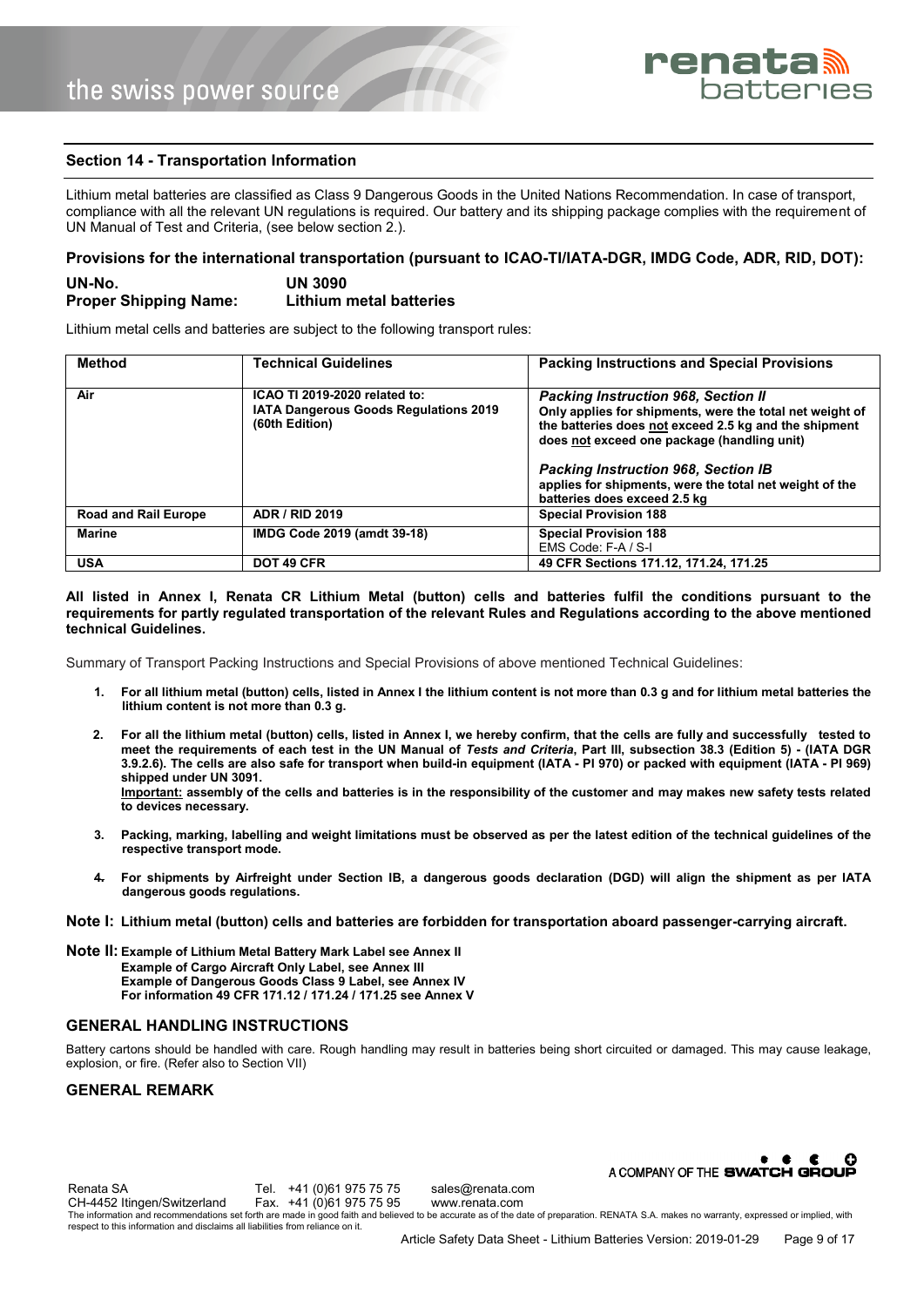

The exemptions from dangerous goods regulations are only applicable with the respect to the delivery form / packaging in which the lithium batteries are dispatched by RENATA SA. Any re-packing or assembly of the cells and batteries is in the responsibility of the customer and makes new safety tests necessary.

## **Section15 - Regulatory Information**

Environment-related law of batteries: EU nations have applicable law in accordance with Directive 2006/66/EC and other some countries, China, Korea, Brazil, some provinces of USA and Canada or so have similar law.

#### **REACH regulation (1907/2006/EC)**

**Duty to communicate information on substances in articles (REACH, Article 33):** 

The product contains the following substance of very high concern (SVHC) in concentrations above 0.1 % w/w : DME (CAS 110-71-4): reason for inclusion in the European candidate list -Toxic for reproduction (REACH, Article 57c).

#### **Section 16 - Other Information**

RENATA's lithium batteries are registered by UNDERWRITERS LABORATORIES INC., NORTHBROOK, IL, U.S.A., under file number MH14002.

Further information is given in RENATA Designer's Guide.

For lithium cells and batteries in general, Safety Standard IEC 60086-4 applies, which also contains detailed recommendations for manufacturers of equipment and users.

For further information on RENATA's lithium cells and batteries visit our web site: **[www.renata.com](http://www.renata.com/)**.

#### **Abbreviations**

Acute Tox. 4: Acute toxicity, Hazard Category 4 Eye Dam. 1: Serious eye damage/eye irritation, Hazard Category 1 Eye Irrit. 2: Serious eye damage/eye irritation, Hazard Category 2 Flam Liq. 2: Flammable liquids, Hazard Category 2 Ox. Sol. 2: Oxidising Solids, Hazard Category 2 Repr. 1B: Reproductive toxicity, Hazard Category 1B Skin Irrit. 2: Skin corrosion/irritation, Hazard Category 2 STOT RE 2 Specific target organ toxicity — Repeated exposure, Hazard Category 2 STOT SE 3 Specific target organ toxicity — Single exposure, Hazard Category 3 Water-react. 1: Water-reactive, Hazard Category 1 H225: Highly flammable liquid and vapour H260: In contact with water releases flammable gases which may ignite spontaneously H272: May intensify fire; oxidiser H302: Harmful if swallowed H314: Causes severe skin burns and eye damage H315: Causes skin irritation H318: Causes serious eye damage H319: Causes serious eye irritation H332: Harmful if inhaled H335: May cause respiratory irritation H373 May cause damage to organs (…) through prolonged or repeated exposure (…) H360 FD May damage fertility. May damage the unborn child. ADR: European Agreement concerning the International Carriage of Dangerous Goods by Road CAS: Chemical Abstracts Service (division of the American Chemical Society) GHS: Globally Harmonized System of Classification and Labelling of Chemicals IATA: International Air Transport Association IMDG: International Maritime Code for Dangerous Goods SVHC: substance of very high concern A COMPANY OF THE SWATCH GROUP

Renata SA Tel. +41 (0)61 975 75 Sales@renata.com<br>CH-4452 Itingen/Switzerland Fax. +41 (0)61 975 75 95 www.renata.com CH-4452 Itingen/Switzerland The information and recommendations set forth are made in good faith and believed to be accurate as of the date of preparation. RENATA S.A. makes no warranty, expressed or implied, with respect to this information and disclaims all liabilities from reliance on it.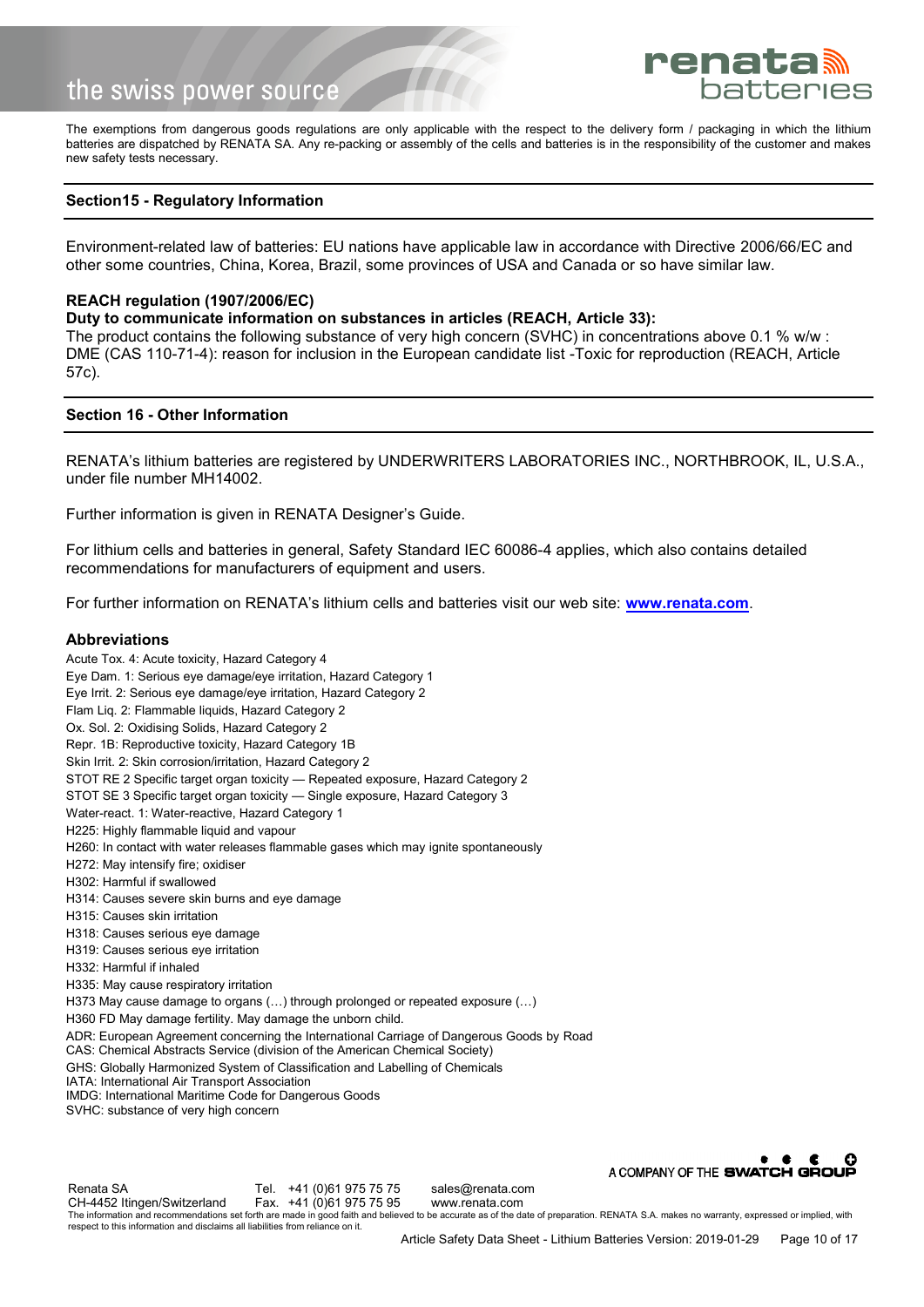

## **ANNEX I**

# **APPROXIMATE WEIGHT CONTENT OF LITHIUM IN RENATA LITHIUM BATTERIES**

| Model no.                           | % Lithium Max | Weight of battery (in g) | Qty Li (Max in mg) |
|-------------------------------------|---------------|--------------------------|--------------------|
|                                     |               |                          |                    |
| CR1025                              | 1.5%          | 0.6                      | 9                  |
| CR1216                              | 1.1%          | 0.7                      | 8                  |
| <b>CR1216 MFR</b>                   | 1.3%          | 0.7                      | 9                  |
| CR1220                              | 1.4%          | 0.8                      | 11                 |
| <b>CR1220 MFR</b>                   | 1.6 %         | 0.8                      | 13                 |
| CR1225                              | 1.7%          | 0.9                      | 15                 |
| CR1616                              | 1.3%          | 1.1                      | 15                 |
| CR1620                              | $1.8\%$       | 1.2                      | 21                 |
| CR1632                              | $2.2\%$       | 1.8                      | 39                 |
| <b>CR1632 MFR</b>                   | 2.2%          | 1.8                      | 39.5               |
| CR2016                              | 1.4%          | 1.7                      | 24                 |
| <b>CR2016 MFR</b>                   | $1.5\%$       | 1.7                      | 26                 |
| <b>CR2016.MFR</b>                   | 1.3%          | 1.8                      | 23                 |
| CR2025                              | 2.1%          | 2.3                      | 48                 |
| <b>CR2025 MFR</b>                   | 2.0%          | 2.5                      | 50                 |
| <b>CR2025.MFR</b>                   | 1.9%          | 2.5                      | 48                 |
| CR2032                              | 2.4 %         | 2.8                      | 67                 |
| <b>CR2032 MFR</b>                   | 2.0%          | 2.8                      | 56                 |
| <b>CR2032.MFR</b>                   | 2.2%          | 2.9                      | 65                 |
| CR2045                              | 2.2%          | 4.0                      | 83                 |
| CR2320                              | 1.6 %         | 2.7                      | 43                 |
| CR2325                              | 1.8%          | 3.0                      | 55                 |
| CR2430                              | 2.0%          | 4.1                      | 80                 |
| <b>CR2430 MFR</b>                   | 3.0%          | 4.3                      | 129                |
| <b>CR2450HT</b>                     | 2.2%          | 6.7                      | 149                |
| <b>CR2450N</b>                      | 2.7%          | 5.9                      | 160                |
| CR2450N.MFR                         | 2.6 %         | 6.2                      | 162                |
| CR2450N-MFR                         | 2.6 %         | 6.0                      | 156                |
| <b>CR2477N</b>                      | 3.3 %         | 8.3                      | 270                |
| <b>Power Modules</b>                | % Lithium Max | Weight of battery (in g) | Qty Li (Max in mg) |
| 338A                                | 1.7%          | 1.7                      | 15                 |
| 175-0 / 175-2                       | 2.2%          | 6.5                      | 65                 |
| 175-0B                              |               |                          |                    |
| 1000-0 / 1000-1<br>1000-1B /1000-0B | 3.3%          | 15                       | 270                |

Power Modules (Non self-running device)

The encapsulated battery is hermetically sealed and therefore suitable for applications in harsh environmental conditions.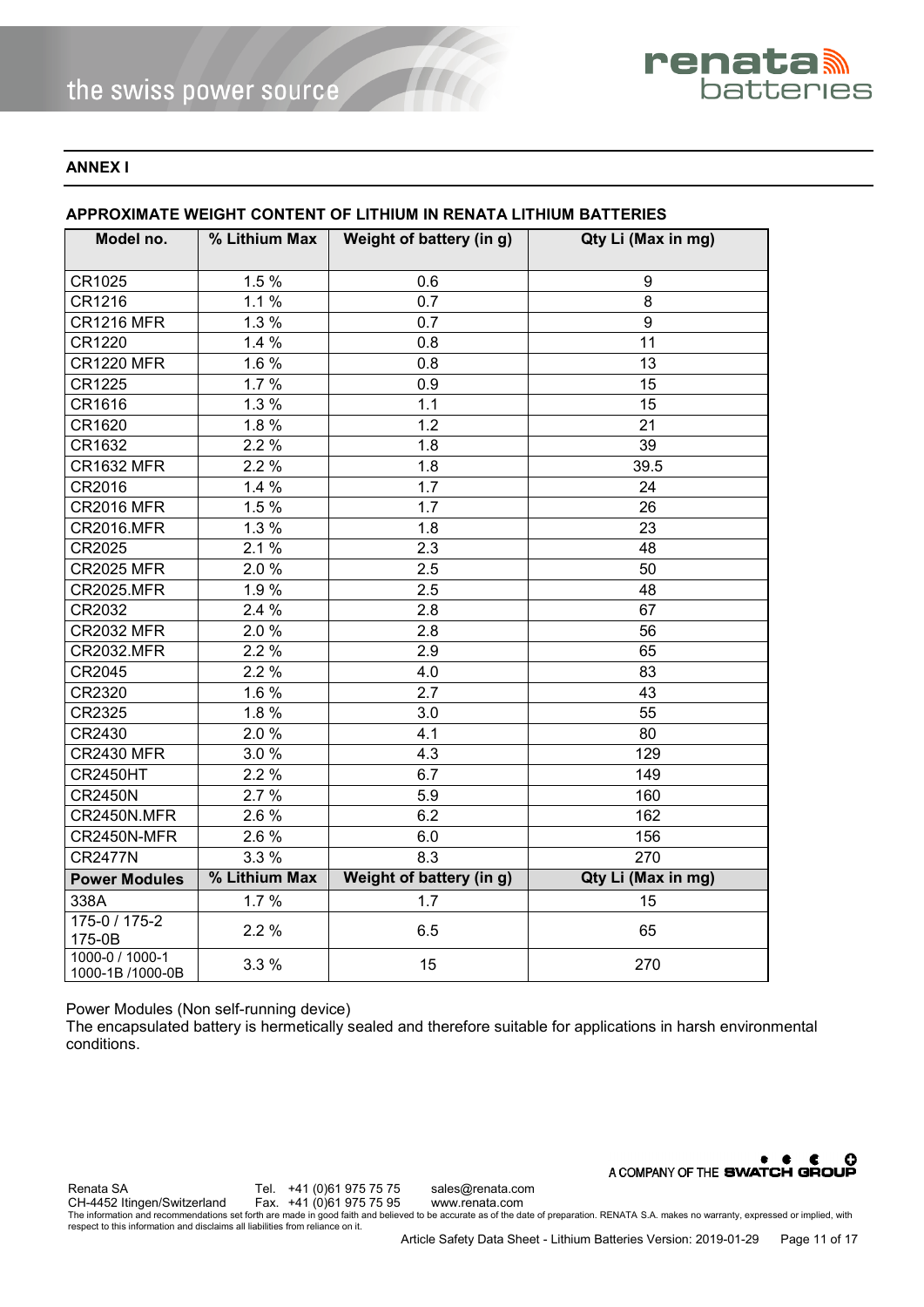

# **ANNEX II**

**Lithium Battery Mark Labels** 



For further Information's consult the IATA Dangerous Goods Regulations, 60th Edition (Section 7.1.C).

A COMPANY OF THE SWATCH GROUP Renata SA Tel. +41 (0)61 975 75 sales@renata.com<br>CH-4452 Itingen/Switzerland Fax. +41 (0)61 975 75 95 www.renata.com CH-4452 Itingen/Switzerland Fax. +41 (0)61 975 75 95 www.renata.com<br>The information and recommendations set forth are made in good faith and believed to be accurate as of the date of preparation. RENATA S.A. makes no warra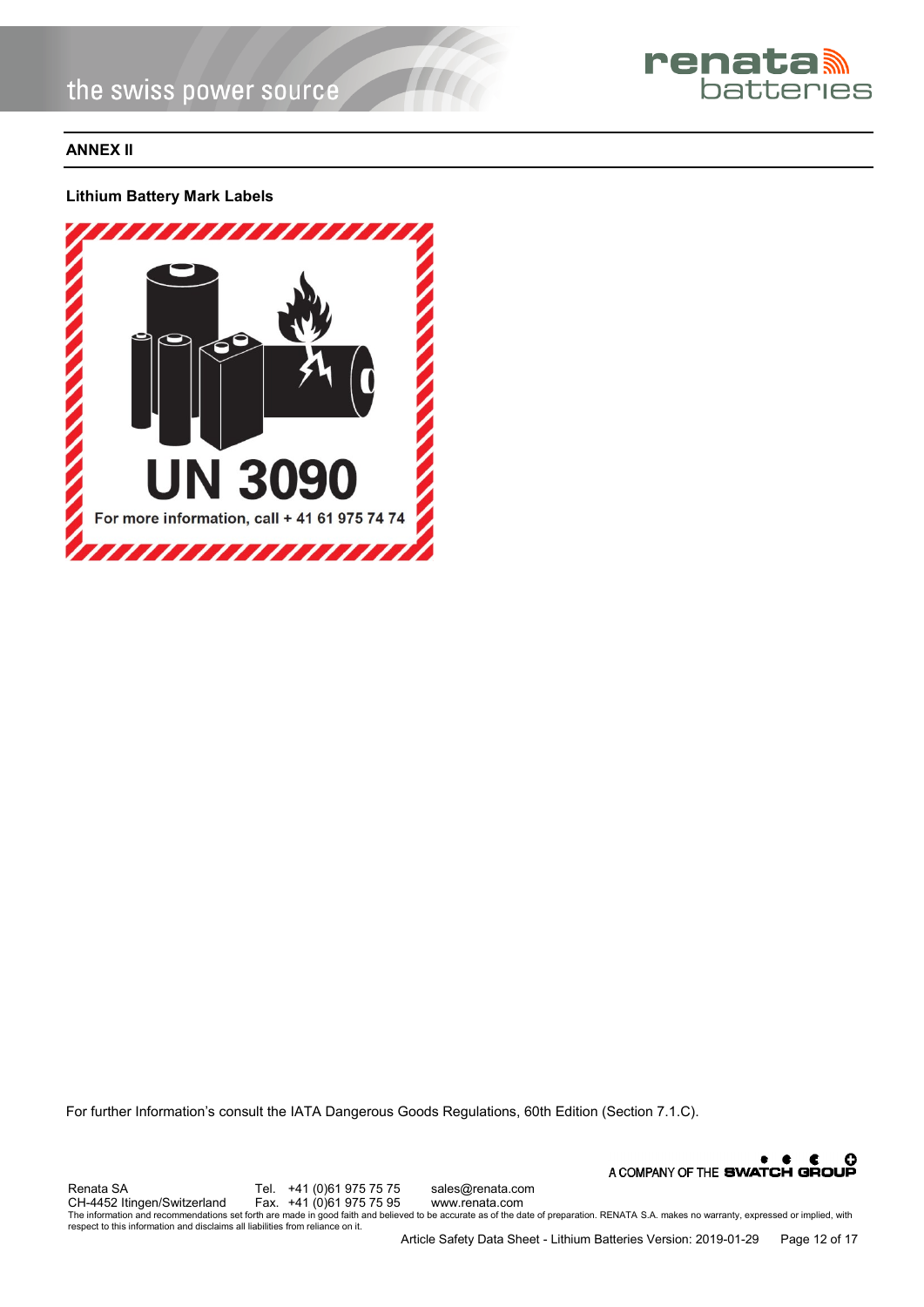

## **ANNEX III**



For further Information's consult the IATA Dangerous Goods Regulations, 60th Edition (Section 7.4.2 – Figure 7.4.B).

A COMPANY OF THE SWATCH GROUP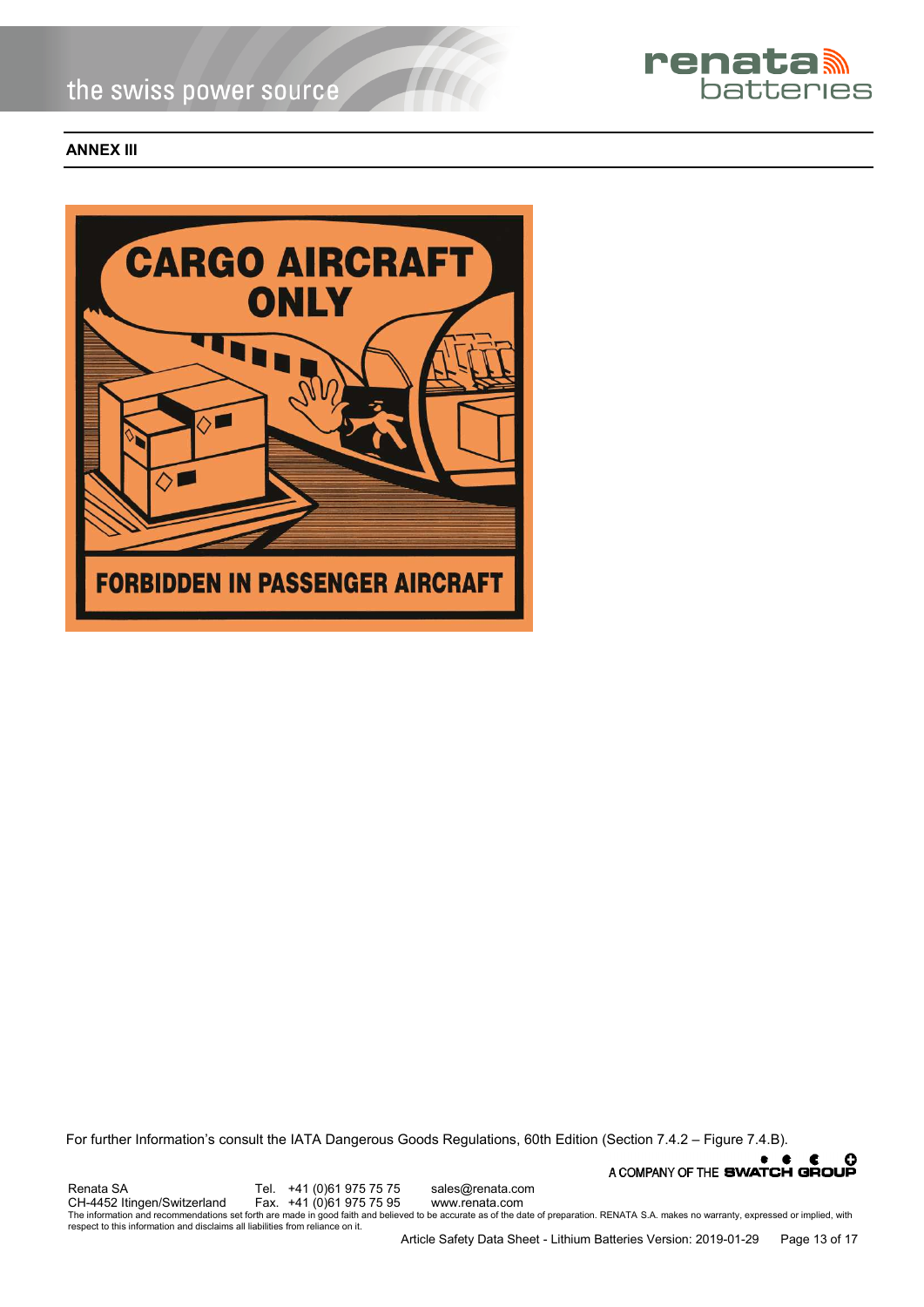

# **ANNEX IV**

## **Class 9 – Miscellaneous Dangerous Goods Label**



For further Information's consult the IATA Dangerous Goods Regulations, 60th Edition (Section 7.3.18.1 – Figure 7.3.W and 7.3.18.2 – Figure 7.3X).

A COMPANY OF THE SWATCH GROUP Renata SA Tel. +41 (0)61 975 75 sales@renata.com<br>CH-4452 Itingen/Switzerland Fax. +41 (0)61 975 75 95 www.renata.com CH-4452 Itingen/Switzerland Fax. +41 (0)61 975 75 95 www.renata.com<br>The information and recommendations set forth are made in good faith and believed to be accurate as of the date of preparation. RENATA S.A. makes no warra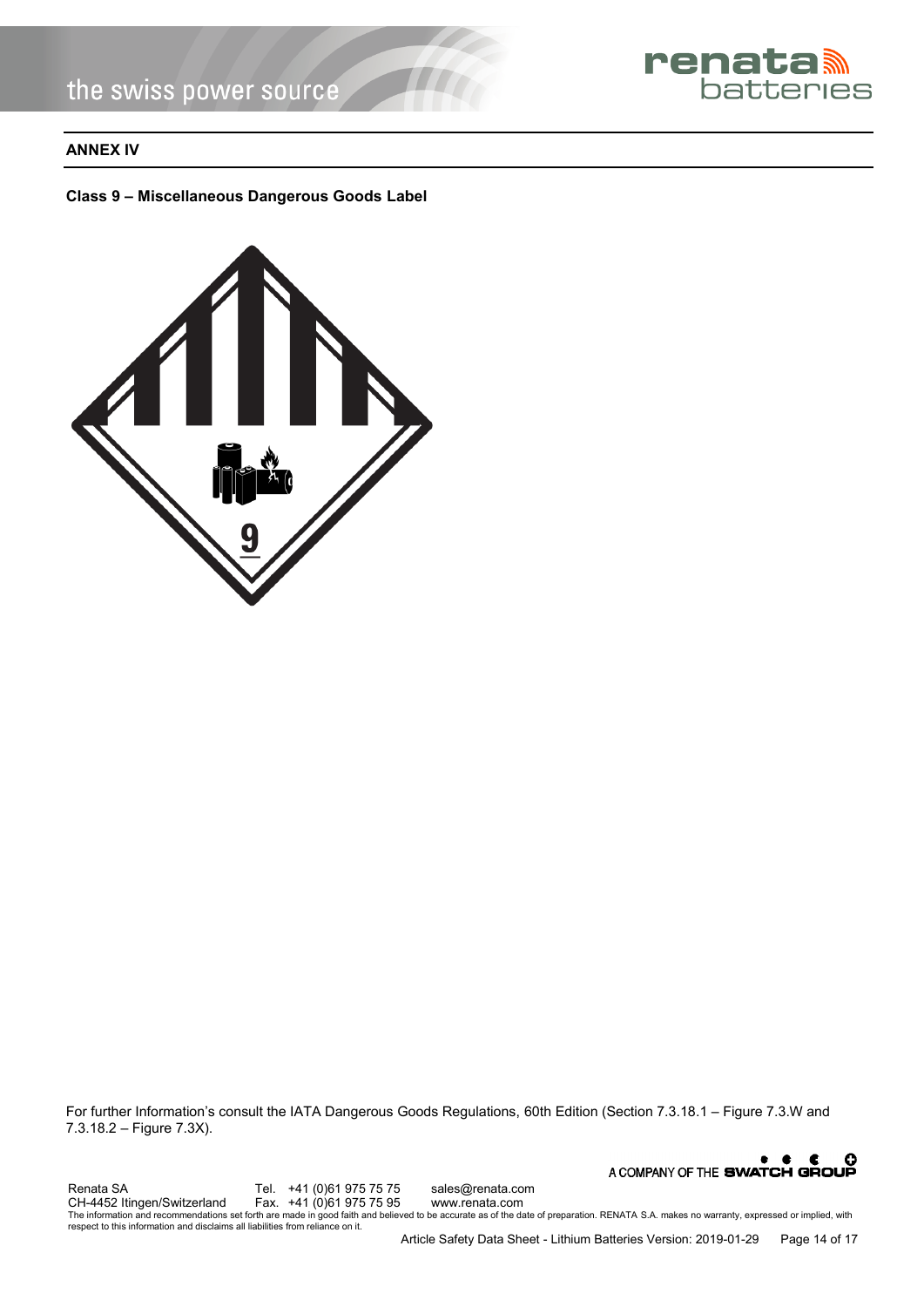

## **ANNEX V**

#### **For Information:**

## **e-CFR Data is current as of January 4, 2012**

## **Title 49: Transportation** § 171.12 North American Shipments.

(a) *Requirements for the use of the Transport Canada TDG Regulations.* (1) A hazardous material transported from Canada to the United States, from the United States to Canada, or transiting the United States to Canada or a foreign destination may be offered for transportation or transported by motor carrier and rail in accordance with the Transport Canada TDG Regulations (IBR, see §171.7) as authorized in §171.22, provided the requirements in §§171.22 and 171.23, as applicable, and this section are met. In addition, a cargo tank motor vehicle, portable tank or rail tank car authorized by the Transport Canada TDG Regulations may be used for transportation to, from, or within the United States provided the cargo tank motor vehicle, portable tank or rail tank car conforms to the applicable requirements of this section. Except as otherwise provided in this subpart and subpart C of this part, the requirements in parts 172, 173, and 178 of this subchapter do not apply for a material transported in accordance with the Transport Canada TDG Regulations.

(2) *General packaging requirements*. When the provisions of this subchapter require a DOT specification or UN standard packaging to be used for transporting a hazardous material, a packaging authorized by the Transport Canada TDG Regulations may be used, subject to the limitations of this part, and only if it is equivalent to the corresponding DOT specification or UN packaging (see §173.24(d)(2) of this subchapter) authorized by this subchapter.

(3) *Bulk packagings.* A portable tank, cargo tank motor vehicle or rail tank car equivalent to a corresponding DOT specification and conforming to and authorized by the Transport Canada TDG Regulations may be used provided

(i) An equivalent type of packaging is authorized for the hazardous material according to the §172.101 table of this subchapter;

(ii) The portable tank, cargo tank motor vehicle or rail tank car conforms to the requirements of the applicable part 173 bulk packaging section specified in the §172.101 table for the material to be transported;

(iii) The portable tank, cargo tank motor vehicle or rail tank car conforms to the requirements of all assigned bulk packaging special provisions (B codes, and T and TP codes) in §172.102 of this subchapter; and

(iv) The bulk packaging conforms to all applicable requirements of §§173.31, 173.32, 173.33 and 173.35 of this subchapter, and parts 177 and 180 of this subchapter. The periodic retests and inspections required by §§173.31, 173.32 and 173.33 of this subchapter may be performed in accordance with part 180 of this subchapter or in accordance with the requirements of the TDG Regulations provided that the intervals prescribed in part 180 of this subchapter are met.

(v) Rail tank cars must conform to the requirements of Canadian General Standards Board standard 43.147 (IBR, see §171.7).

(4) *Cylinders.* When the provisions of this subchapter require that a DOT specification or a UN pressure receptacle must be used for a hazardous material, a packaging authorized by the Transport Canada TDG Regulations may be used only if it corresponds to the DOT specification or UN standard authorized by this subchapter. Unless otherwise excepted in this subchapter, a cylinder (including a UN pressure receptacle) may not be transported unless

(i) The packaging is a UN pressure receptacle marked with the letters "CAN" for Canada as a country of manufacture or a country of approval or is a cylinder that was manufactured, inspected and tested in accordance with a DOT specification or a UN standard prescribed in part 178 of this subchapter, except that cylinders not conforming to these requirements must meet the requirements in §171.23. Each cylinder must conform to the applicable requirements in part 173 of this subchapter for the hazardous material involved.

(ii) The packaging is a Canadian Transport Commission (CTC) specification cylinder manufactured, originally marked and approved in accordance with the CTC regulations and in full conformance with the Transport Canada TDG Regulations.

(A) The CTC specification corresponds with a DOT specification and the cylinder markings are the same as those specified in this subchapter except that they were originally marked with the letters "CTC" in place of "DOT";

(B) The cylinder has been requalified under a program authorized by the Transport Canada TDG Regulations or requalified in accordance with the requirements in §180.205 within the prescribed requalification period provided for the corresponding DOT specification;

(C) When the regulations authorize a cylinder for a specific hazardous material with a specification marking prefix of "DOT", a cylinder marked "CTC" which otherwise<br>bears the same markings that would be required of the sp

(D) Transport of the cylinder and the material it contains is in all other respects in conformance with the requirements of this subchapter (e.g. valve protection, filling requirements, operational requirements, etc.).

(5) *Class 1 (explosive) materials*. When transporting Class 1 (explosive) material, rail and motor carriers must comply with 49 CFR 1572.9 and 1572.11 to the extent the requirements apply.

**(6)** *Primary lithium batteries and cells.* **Packages containing primary lithium batteries and cells that meet the exception in §172.102, Special Provision 188 or 189 of this subchapter must be marked "PRIMARY LITHIUM BATTERIES—FORBIDDEN FOR TRANSPORT ABOARD PASSENGER AIRCRAFT" or "LITHIUM METAL BATTERIES—FORBIDDEN FOR TRANSPORT ABOARD PASSENGER AIRCRAFT." The provisions of this paragraph do not apply to packages that contain 5 kg (11 pounds) net weight or less of primary lithium batteries cells that are contained in or packed with equipment.** 

A COMPANY OF THE SWATCH GROUP Renata SA Tel. +41 (0)61 975 75 75 sales@renata.com<br>CH-4452 Itingen/Switzerland Fax. +41 (0)61 975 75 95 www.renata.com CH-4452 Itingen/Switzerland The information and recommendations set forth are made in good faith and believed to be accurate as of the date of preparation. RENATA S.A. makes no warranty, expressed or implied, with respect to this information and disclaims all liabilities from reliance on it.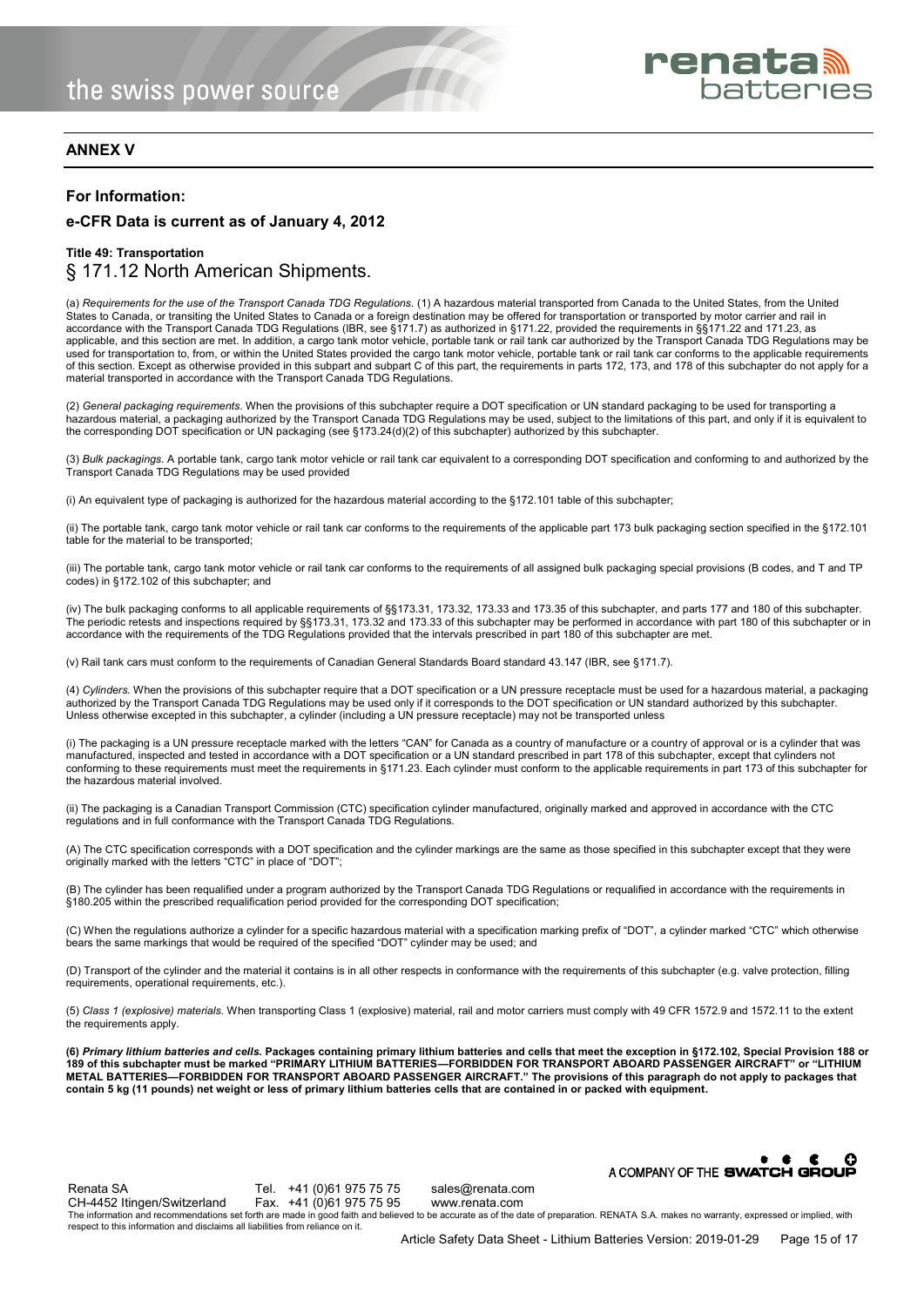

(b) *Shipments to or from Mexico.* Unless otherwise excepted, hazardous materials shipments from Mexico to the United States or from the United States to Mexico must conform to all applicable requirements of this subchapter. When a hazardous material that is a material poisonous by inhalation (see §171.8) is transported by<br>highway or rail from Mexico to the United States, or from

(1) The shipping description must include the words "Toxic Inhalation Hazard" or "Poison-Inhalation Hazard" or "Inhalation Hazard", as required in §172.203(m) of this subchapter

(2) The material must be packaged in accordance with requirements of this subchapter.

(3) The package must be marked in accordance with §172.313 of this subchapter.

(4) Except as provided in paragraph (e)(5) of this section, the package must be labeled or placarded POISON GAS or POISON INHALATION HAZARD, as appropriate, in accordance with subparts E and F of this subchapter.

(5) A label or placard that conforms to the UN Recommendations (IBR, see §171.7) specifications for a "Division 2.3" or "Division 6.1" label or placard may be substituted for the POISON GAS or POISON INHALATION HAZARD label or placard required by §§172.400(a) and 172.504(e) of this subchapter on a package transported in a closed transport vehicle or freight container. The transport vehicle or freight container must be marked with identification numbers for the material, regardless of the total quantity contained in the transport vehicle or freight container, in the manner specified in §172.313(c) of this subchapter and placarded as required by subpart F of this subchapter.

#### § 171.24 Additional requirements for the use of the ICAO Technical Instructions.

(a) A hazardous material that is offered for transportation or transported within the United States by aircraft, and by motor vehicle or rail either before or after being transported by aircraft in accordance with the ICAO Technical Instructions (IBR, see §171.7), as authorized in paragraph (a) of §171.22, must conform to the requirements in §171.22, as applicable, and this section.

(b) Any person who offers for transportation or transports a hazardous material in accordance with the ICAO Technical Instructions must comply with the following additional conditions and requirements:

(1) All applicable requirements in parts 171 and 175 of this subchapter (also see 14 CFR 121.135, 121.401, 121.433a, 135.323, 135.327 and 135.333);

(2) The quantity limits prescribed in the ICAO Technical Instructions for transportation by passenger-carrying or cargo aircraft, as applicable;

(3) The conditions or requirements of a United States variation, when specified in the ICAO Technical Instructions.

(c) *Highway transportation*. For transportation by highway prior to or after transportation by aircraft, a shipment must conform to the applicable requirements of part 177 of this subchapter, and the motor vehicle must be placarded in accordance with subpart F of part 172.

(d) *Conditions and requirements specific to certain materials* . Hazardous materials offered for transportation or transported in accordance with the ICAO Technical Instructions must conform to the following specific conditions and requirements, as applicable:

(1) *Batteries* (i) *Nonspillable wet electric storage batteries*. Nonspillable wet electric storage batteries are not subject to the requirements of this subchapter provided

(A) The battery meets the conditions specified in Special Provision 67 of the ICAO Technical Instructions;

(B) The battery, its outer packaging, and any overpack are plainly and durably marked "NONSPILLABLE" or "NONSPILLABLE BATTERY"; and

**(C) The batteries or battery assemblies are offered for transportation or transported in a manner that prevents short circuiting or forced discharge, including, but not limited to, protection of exposed terminals.** 

**(ii)** *Primary lithium batteries and cells.* **Primary lithium batteries and cells are forbidden for transportation aboard passenger-carrying aircraft. Equipment containing or packed with primary lithium batteries or cells are forbidden for transport aboard passenger-carrying aircraft except as provided in §172.102, Special Provision A101 of this subchapter. When transported aboard cargo-only aircraft, packages containing primary lithium batteries and cells transported in accordance with Packing Instructions 968-970 (Section II) of the ICAO Technical Instructions must be marked "PRIMARY LITHIUM BATTERIES—FORBIDDEN FOR TRANSPORT ABOARD PASSENGER AIRCRAFT" or "LITHIUM METAL BATTERIES—FORBIDDEN FOR TRANSPORT ABOARD PASSENGER AIRCRAFT." This marking is not required on packages that contain 5 kg (11 pounds) net weight or less of primary lithium batteries or cells that are contained in or packed with equipment.** 

(iii) Prototype lithium batteries and cells. Prototype lithium batteries and cells are forbidden for transport aboard passenger aircraft and must be approved by the Associate Administrator prior to transportation aboard cargo aircraft, in accordance with the requirements of Special Provision A55 in §172.102 of this subchapter.

(2) A package containing Oxygen, compressed, or any of the following oxidizing gases must be packaged as required by Parts 173 and 178 of this subchapter: carbon dioxide and oxygen mixtures, compressed; compressed gas, oxidizing, n.o.s.; liquefied gas, oxidizing, n.o.s.; nitrogen trifluoride; and nitrous oxide.